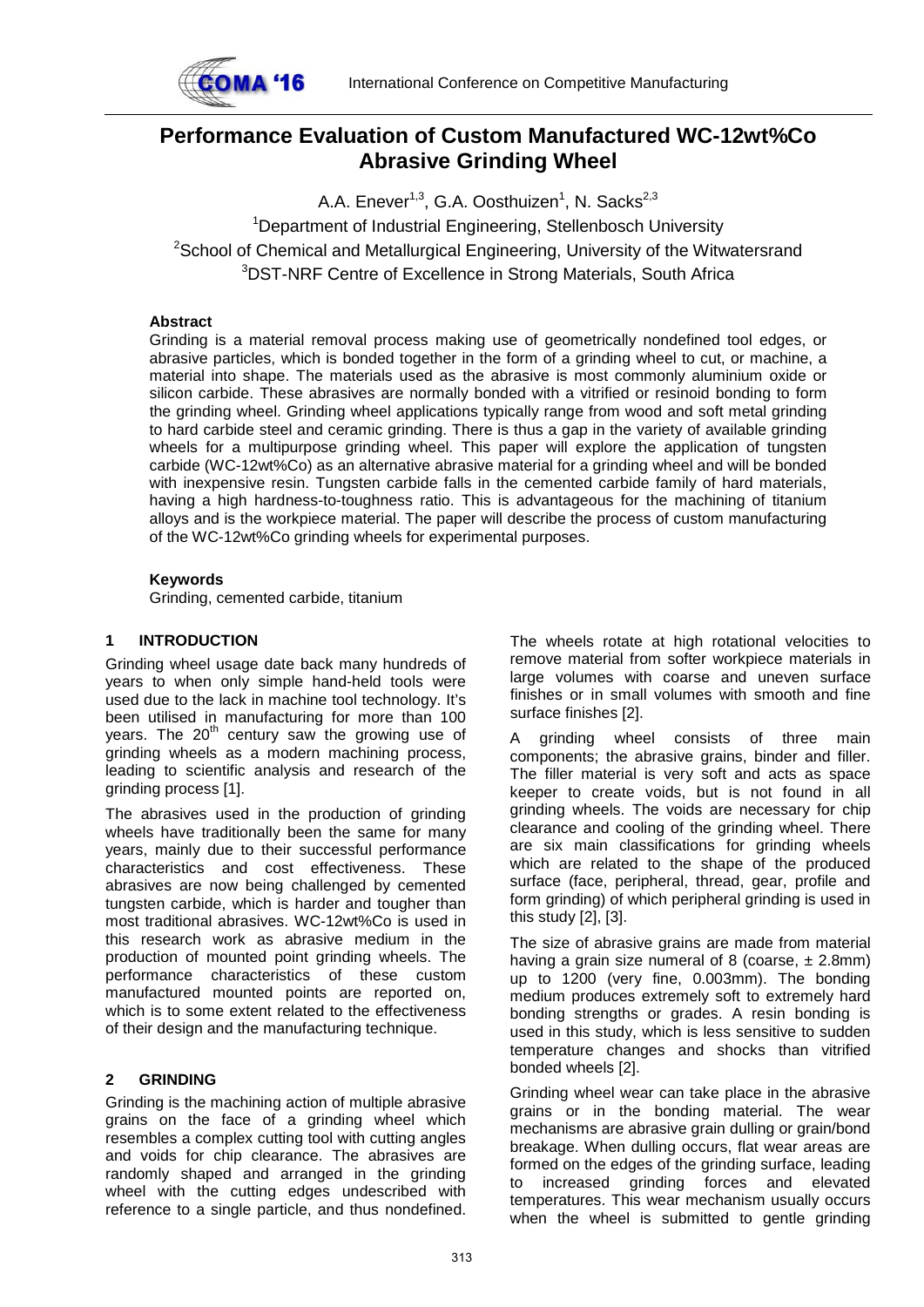conditions. When the grinding loads are higher, the abrasive/bond breakage wear mechanism will lead to higher volumetric wear and cause constant grinding forces and temperatures [3].

There are three important cutting edge angles for chip formation, which are clearance angle (*α*), rake angle (*γ*) and wedge angle (*β*). These angles can only be indicated with statistical parameters such as mean values or distributions, since a multitude of cutting edges are present in different orientations on any given surface. These angles can be seen in [Figure 1](#page-1-0) [3].



<span id="page-1-0"></span>**Figure 1 - Cutting edge angles imortant for chip** formation [2].

A large amount of friction occurs between the grains and the workpiece during grinding. Almost all of the mechanical energy supplied for grinding is converted into heat due to the friction. [Figure 2](#page-1-1) shows the dissipation of mechanical input energy into various other output energies [3].



<span id="page-1-1"></span>**Figure 2 -** Energy conversion; a) Effects of energy conversion, b) Energy flows [3].

Mechanical or thermal overstressing of the workpiece material may adversely affect its characteristics such as visible marks due to regenerative chatter, tensile residual stresses, surface hardening and even cracks [3].

## **3 WC-12WT%CO AS ABRASIVE MEDIUM**

Tungsten carbide (WC) is a suitable material for wear and corrosion resistant applications due its high hardness and chemical stability. It has low toughness and is thus brittle. The toughness of WC is improved by adding a ductile metal, such as cobalt. The adding of cobalt shifts the category of WC-Co to that of a cemented carbide (or cermet), which has a good combination of hardness and toughness [4], [5].

Its application is extensive, ranging from cutting tools, rock-drilling bits, dies for powder metallurgy, wire drawing dies, and indenters for harness testers. WC-Co parts and components are commonly manufactured by compacting and sintering WC-Co powder into a desired geometry, or by thermally spraying the powder onto the outside of an already manufactured geometrical part.

The mechanical, thermal and tribological characteristics of WC-Co are greatly dependent on the cobalt content and WC particle size. The grain size of WC is typically in the range of 0.1μm to 10μm and cobalt content of between 3 and 30 wt% is used. The decreasing of WC grain size increases the hardness of WC-Co and an increase of cobalt content increases ductility. Although a decrease in grain size increases hardness, coarser grains of hardness 1000 – 1600 HV has shown greater wear resistance than smaller grains. The smaller grains thus do not always produce better wear resistance [6].

The WC-Co used in this study has 12wt% cobalt content and was acquired from Global Tungsten & Powders in the USA as their SX408 powder type. The WC-12wt%Co was acquired in powder form with particle size ranging from 10μm to 44μm and having a spherically agglomerated geometrical structure.

#### **4 GRINDING WHEEL BINDER**

Resins are thermosetting composite plastics in a polymer matrix. They do not produce solid reaction products and thus have low cure shrinkage. Epoxy resins have good adhesion to other materials, environmental and chemical resistance and chemical and insulating properties [7].

The most commonly used resin in the production of resinoid bonded grinding wheels is phenolic resin. For this study however, an epoxy resin is used. The tensile and compressive strength mechanical property of both resins are similar, as well as their respective preparation methods.

The major advantage phenolic resin has over epoxy resin is its slightly higher thermal decomposing temperature limit. The phenolic resin can thus withstand slightly higher temperatures than the epoxy resin. This will however not affect the research study as the temperatures reached during grinding is well above that of either resin's decomposing temperature threshold [8].

Phenolic resins contain phenols which are toxic, leading to strict exposure limits. They are also more expensive than epoxy resins. From a safety and economic point of view it becomes clear that epoxy resins are preferred for the production of custom grinding wheels [8].

The epoxy resin used in this study is the AR 600 brand with AH 2336 hardener system from Aerontec CC. It is a high performance epoxy resin with low viscosity, having a combination of good mechanical and thermal properties.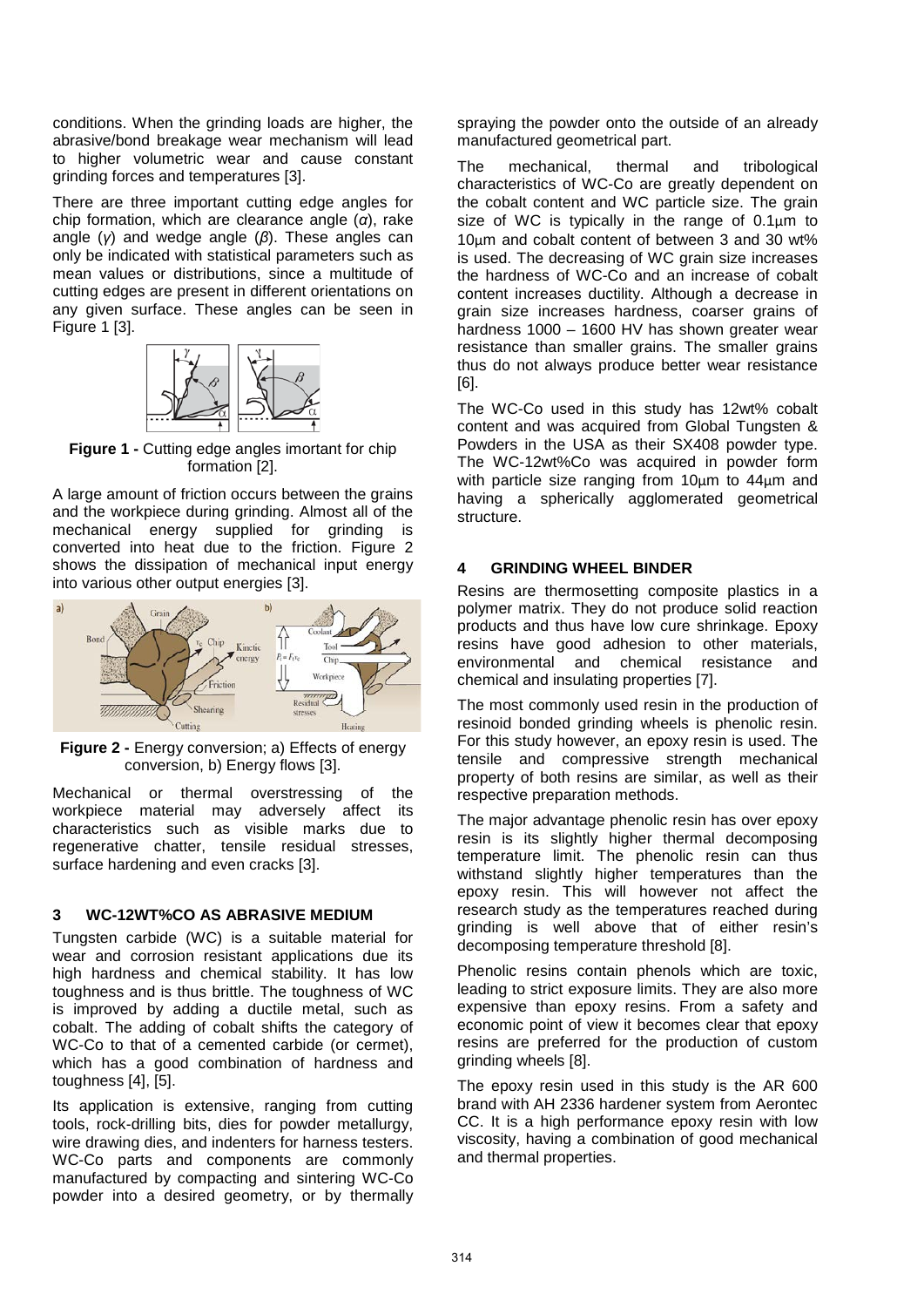#### **5 RESEARCH METHODOLOGY**

# **5.1 Determination of resin content**

The use of epoxy resin as binder in the manufacturing of mounted points poses the challenge of determining the optimal resin-to-binder ratio. It is suggested that the maximum resin content in a resin bonded grinding wheel should not exceed 30wt% if effective and functional grinding of the wheel is desired [9]. This amount of resin is based on the use of abrasive particles with a size range of 110μm - 150μm. Since the WC-12wt%Co powder used in this study is smaller (±46μm), the amount of resin will be less than the suggested maximum of 30wt%.

The reason for this lower resin content is due to the wetting effect the resin has on the abrasive particles. In the case of a large particle, more liquid resin is required to cover the entire particle's surface due to its relatively large surface area. When the smaller particles are used, less liquid resin is required to cover and wet the particle's relatively small surface area. The complete covering/wetting of a particle's surface area with resin is necessary to ensure the bonding of the particles to one another and to form a grinding wheel, or in this study, a mounted point.

The amount of resin in a grinding wheel can also affect its strength and grinding efficiency. Excessive resin with relatively small abrasive particles produces a strong grinding wheel, but the resin will prohibit the effectiveness of grinding. Conversely, if too little resin is added, the abrasive particles will be able to do the machining work effectively, but the wheel will not be strong enough to withstand the grinding forces. The strength and work effectiveness of the grinding wheel is thus dependent on the wheel's resin content.

The lowest resin content producing the strongest mounted points should thus be determined. The main stress during operation should first be determined and since the mounted points are spinning at high rotational velocities, the main stresses imparted on the mounted point will be due to centrifugal forces from spinning. By using rotating disc theory, the main stress during rotation can be determined. [Figure 3](#page-2-0) below indicates the mechanics during centrifugal loading.



**Figure 3 -** Induced stresses during centrifugal loading of a rotating disc [8].

<span id="page-2-0"></span>The disc has rotational angular velocity *ω* (rad/s), relative composite density *ρ* (g/cm<sup>3</sup>), Poisson's ratio *v* (dimensionless), inner radius *ri* (m) and outer radius  $r_o$  (m). A section can be taken at any radial distance  $r$  from  $r_i$  to  $r_o$  where the stress equilibrium indicates the internal stresses. Stress in the radial direction is radial stress, *σr*, while stresses along a circular path are tangential stress, *σ<sup>t</sup>* [8].

For the given section, the tangential stress is equal in opposite directions, while the radial stress increases from the inner to outer radii of the section. These stresses can be calculated for a given radial distance between *ri* and *ro* with the following equations [10]–[12].

$$
\sigma_r = \frac{3+v}{8} \rho \omega^2 \left( r_i^2 + r_o^2 - \frac{r_i^2 r_o^2}{r^2} - r^2 \right) \tag{1}
$$

$$
\sigma_t = \frac{3+v}{8} \rho \omega^2 \left( r_i^2 + r_o^2 + \frac{r_i^2 r_o^2}{r^2} - \frac{1+3v}{3+v} r^2 \right) \tag{2}
$$

The composite density and Poisson's ratio is required, which can be calculated with Equation (3) and (4) with the variables as seen in [Table 1](#page-2-1) below.

|                                                        | <b>Density</b><br>(g/cm <sup>3</sup> ) | Poisson's<br>ratio | wt% | vol% |
|--------------------------------------------------------|----------------------------------------|--------------------|-----|------|
| WC-12wt%Co                                             | 3.4                                    | 0.23               | 90  | 74   |
| Resin                                                  | 1.1                                    | 0.31               | 10  | 26   |
| $1000 \times 0.4000$<br>エーレー・イ<br>المتأمر مناقبها لممر |                                        |                    |     |      |

<span id="page-2-1"></span>**Table 1 -** WC-12wt%Co and epoxy resin material characteristics [8].

 $\rho_{composite} = wt\%_{WC-12Co} \cdot \rho_{WC-12Co} + wt\%_{resin} \cdot \rho_{resin}$  $(3)$ 

$$
v_{composite} = vol\%_{WC-12Co} \cdot v_{WC-12Co} + vol\%_{resin} \cdot v_{resin}
$$
\n(4)

The density of cemented tungsten carbide in [Table](#page-3-0)  [2](#page-3-0) is that of its apparent powder density. The fully dense true density of WC-12wt%Co is  $14.88$ g/cm<sup>3</sup>. By implementing Equation (1)-(4) with the variable values in [Table 2,](#page-3-0) the resulting stress distribution of [Figure 4](#page-3-1) can be generated along the radius of the mounted point for a sample containing 10wt% of resin.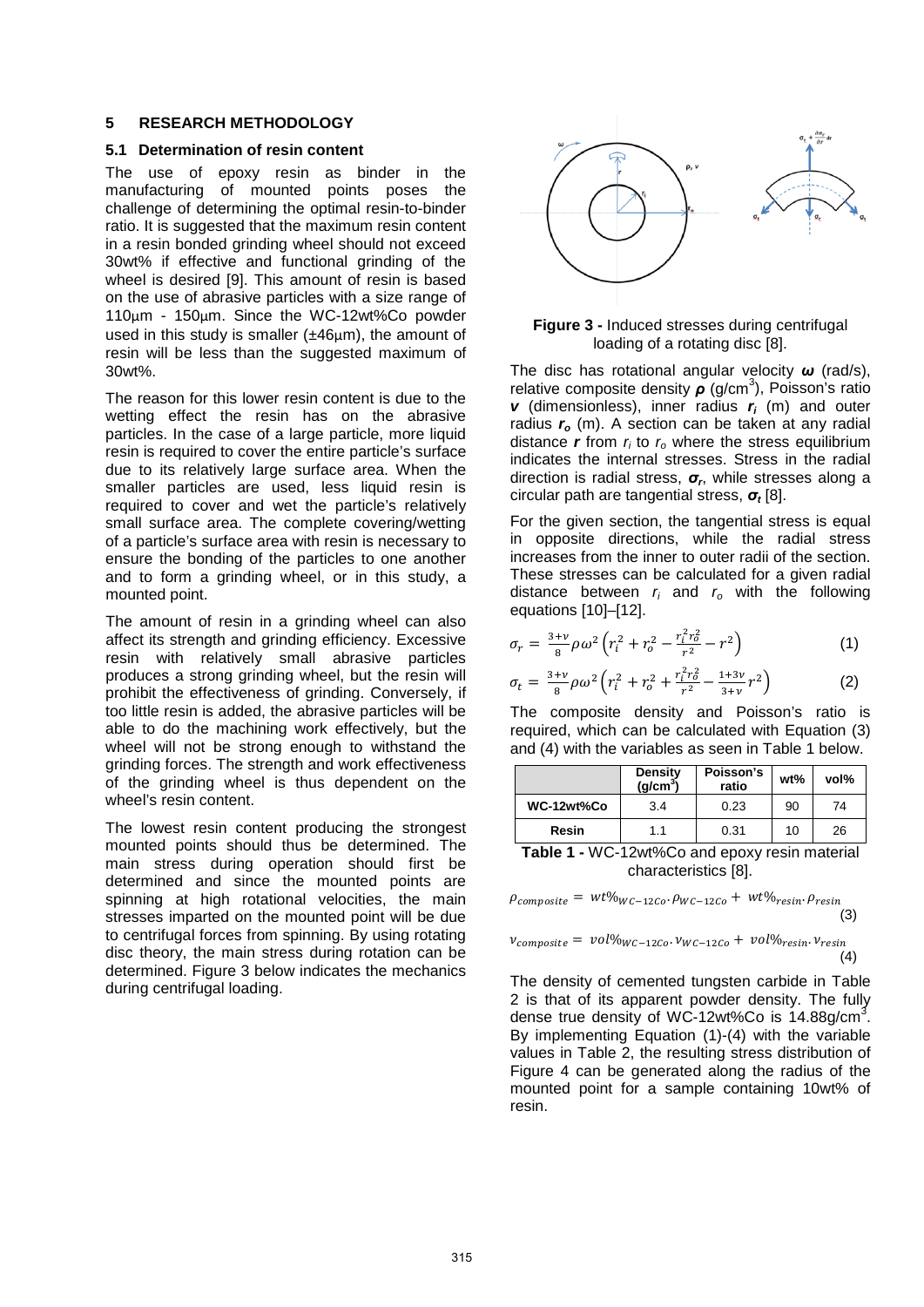

<span id="page-3-0"></span>

<span id="page-3-1"></span>**Figure 4 -** Tangential and radial stress distribution along the radius of a mounted point [9].

The resulting stress distribution in [Figure 4](#page-3-1) indicates the major stress in a rotating mounted point is a tangential (tensile) stress. Thus the tensile strength of samples with various resin-to-abrasive ratios has to be tested. The structure of the resin-abrasive composite mixture resembles that of concrete or stone and thus the Brazilian Disk test can be used to determine its tensile strength.

The Brazilian Disk test is an indirect tensile strength test in which a disk-shaped sample is diametrically compressed to failure. This testing method assumes that failure of the disk samples will occur within the material at the point of maximum tensile stress. The failure point occurs at the centre of the disk where the tensile stress is greatest. As the disk is compressed from the top and bottom, a tensile force is applied to the central line trying to pull the sides away from each other. The testing orientation, loading direction and failure mode during the Brazilian Disk test can be seen in [Figure 5](#page-3-2) [13], [14].



<span id="page-3-2"></span>**Figure 5 - Test sample orientation, loading direction** and failure mode during the Brazilian Disk test [13].

Samples in the form of a 30mm diameter disk were made containing 10wt%, 12wt%, 14wt% and 16wt% resin. They were compressed unto failure and the failure pressure recorded. [Figure 6](#page-3-3) shows the four disks after failure. Note the upper and lower loading points (flattened area on outside periphery of disks), shear failure area (triangular failure section adjacent to loading points) and central crack.



**Figure 6 -** Brazilian Disks test specimens after failure: a) 10wt%; b) 12wt%; c) 14wt%; d) 16wt%.

<span id="page-3-3"></span>The tensile strength of the samples is calculated with Equation (5) below.

$$
\sigma_t = 0.636 \frac{P}{Dt} \tag{5}
$$

In Equation (5) *P* represents the applied load at failure (N), *D* the diameter of the disk (m) and *t* the thickness of the disk (m). The variables for each tested sample and its respective tensile strength can be seen in [Table 3.](#page-3-4) [Figure 7](#page-3-5) depicts the tensile strength of the samples graphically.

|                                  | 10wt%  | 12wt%  | 14wt%  | 16wt%  |
|----------------------------------|--------|--------|--------|--------|
| <b>Disc thickness</b><br>(mm)    | 8.94   | 9.5    | 9.9    | 11.6   |
| Load at Failure (N)              | 188    | 214    | 321    | 374.5  |
| <b>Tensile strength</b><br>(kPa) | 445.86 | 477.75 | 687.74 | 684.55 |

<span id="page-3-4"></span>**Table 3 -** Brazilian Disk test samples thickness, load at failure and tensile strength.



<span id="page-3-5"></span>**Figure 7 -** Resulting tensile strength of resinabrasive composite material [8].

From these results, the 12wt% and 16wt% resin contents were chosen for mounted point production. The 12wt% resin content is chosen for its slight strength advantage over that of the 10wt% resin content, as well as its lower resin content compared to the 14wt% and 16wt% resin content samples. The 16wt% resin content is chosen for its high strength, as well as its internal structure. The internal structure of this sample contains many air pockets, which is beneficial to the grinding process in that it helps to remove heat and grinding swarf from the area being grinded.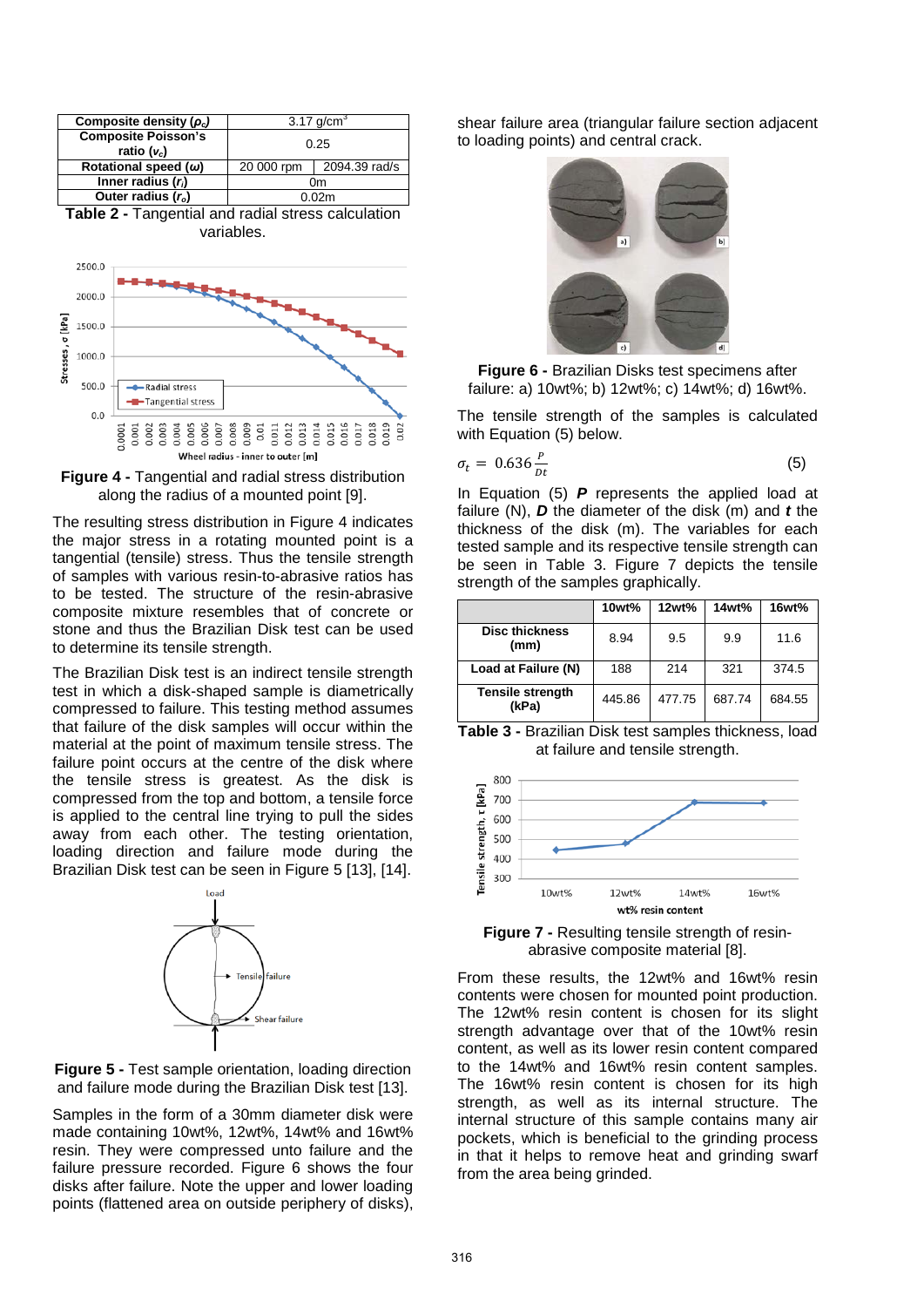The comparison of the internal structures of the 12wt% and 16wt% resin content samples can be seen in [Figure 8.](#page-4-0)



**Figure 8 -** Internal structure of the 12wt% and 16wt% resin content samples.

#### <span id="page-4-0"></span>**5.2 Mould design and mounted point production**

The mounted points are produced in a mould with specific geometrical dimensions. These dimensions are important to ensure consistency of produced mounted points and accuracy of grinding. The design of the mounted points is a combination of W185 and W202 mounted points from the ISO 603- 17 standards document.

The mounted points have a central stainless steel spindle onto which the resin-abrasive composite is bonded. The mould for producing the mounted points consists of a base plate onto which the main mould body is bolted and an end cap to stabilize the top part of the spindle while the resin is curing. The mould will produce a mounted point with diameter 20mm, height of 13mm and a spindle diameter of 3mm. The assembly of the mould can be seen in [Figure 9.](#page-4-1)



<span id="page-4-1"></span>**Figure 9 -** Mould assembly for the manufacturing of custom mounted point grinding wheels.

The resin and abrasive powder is mixed prior to moulding in specific quantities to produce a 12wt% or 16wt% resin content. This mixture is placed in the mould and left to pre-cure at ambient room temperature for a minimum of 12 hours. After this pre-curing stage, the entire mould is placed in a hot box thermal resin curing oven to thermally cure the resin-abrasive composite to maximum strength. The process takes place at  $80^{\circ}$ C for 2 hours, followed by 150°C for 3 hours and finally at 180°C for 4 hours.

The hot box oven is switched off after the 9 hours and the mould left inside to slowly cool to ambient room temperatures. At this stage the resin is fully

cured and the mounted point(s) can be removed from the mould. [Figure 10](#page-4-2) shows a cross section of the setup of the mould with cured resin-abrasive composite.



<span id="page-4-2"></span>**Figure 10 - Cross section of mould setup before** mounted point removal.

### **5.3 Experimental design and setup**

To determine the performance of the resin-abrasive ratios and the manufacturing process to produce the mounted points, the manufactured points is to grind a workpiece material and characteristics measured. The performance of the mounted points is characterized by the wear rate of the point, the workpiece material surface integrity and surface finish. The chosen workpiece material for experimental testing of the mounted points is Ti6Al4V. This titanium alloy is both hard and tough and has a unique strength-to-weight ratio [15].

For the experimental tests, only two variables are changed; spindle rotational speed and traversing feedrate of the mounted points. All mounted points for experimentation are manufactured with the same size abrasive particles. During grinding, the depth of cut for each grinding pass will stay constant and thus the perpendicularly applied grinding force as well. The transverse grinding force will change due to the different combinations of spindle speed, feedrate and resin content.

Each variable is changed between three values. For each combination of spindle speed and feedrate, only one mounted point will be used to ensure consistency and that each data set starts with the same initial diameter and with the same surface finish and texture. Also, at each variable combination, each mounted point will be tested three times to ensure statistical consistency of data. Each variable is independent of one other and has three values which are tested.

The amount of experimental grinding passes adds up to 54; 2 different resin contents, 9 variable combinations and 3 runs per mounted point. The value range of spindle speed and feedrate can be seen in [Table 4.](#page-4-3)

| Spindle speed, v   | [RPM]    | $15000 - 20000$ |
|--------------------|----------|-----------------|
| Feedrate, f        | [mm/min] | $30 - 90$       |
| WC-12wt%Co content | wt%      | 12.16           |

<span id="page-4-3"></span>**Table 4 -** Randomized execution order for mounted point experiments.

Grinding is done on a 3-axis CNC micro machining machine that is computer controllable. A Dremel 4000 multi-tool with variable speed control is used to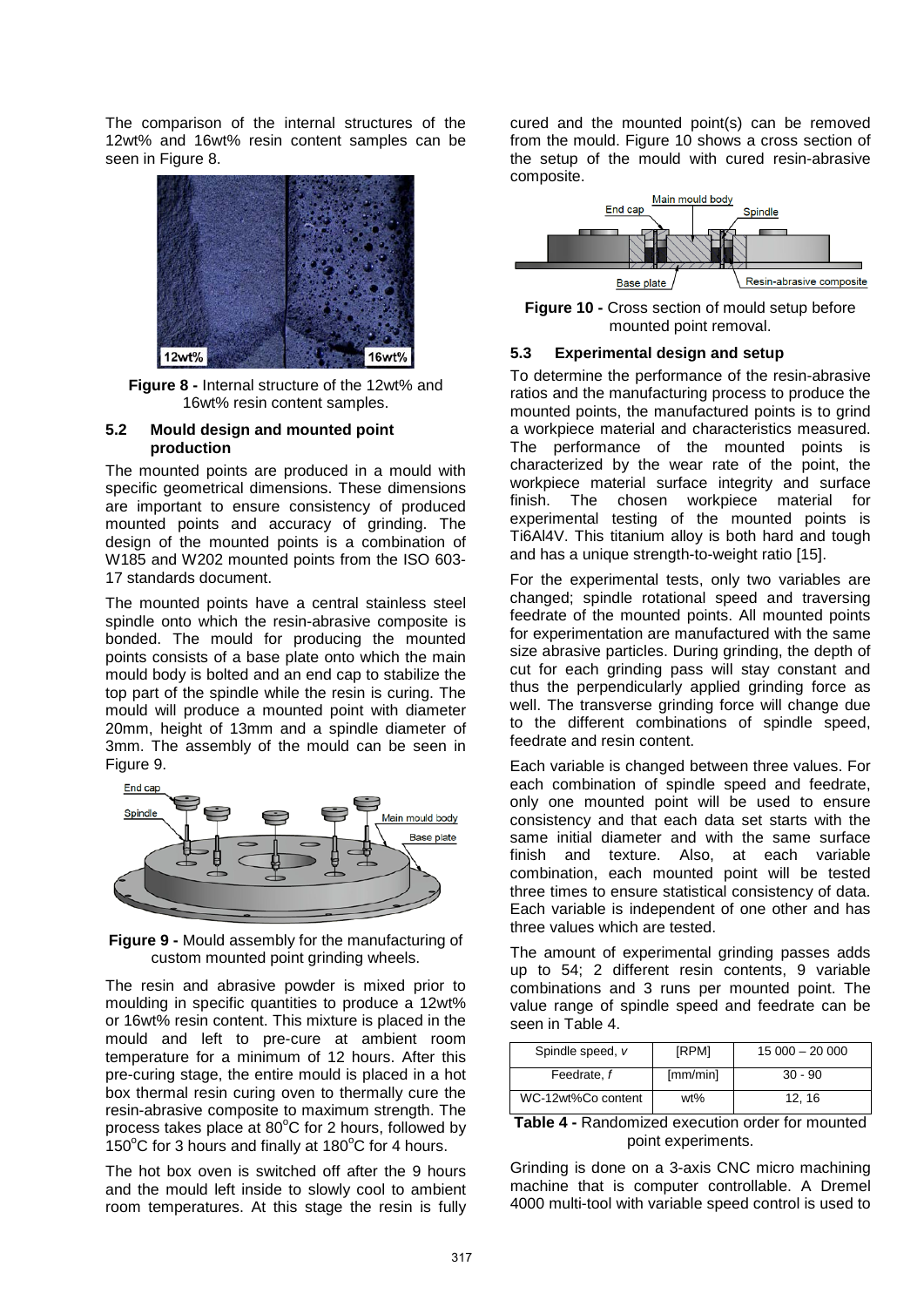drive the mounted points. The titanium alloy workpiece is placed in the machine, levelled and clamped in place. The machine controller software is calibrated and the zero-point indicated for positional referencing of the system. The g-code for controlling the movement path of the machine is imported into the software. The zero-point of the system and the implemented g-code can be seen in [Figure 11](#page-5-0) and [Figure 12.](#page-5-1)



<span id="page-5-0"></span>**Figure 11 - Zero-point positional indication (viewing)** direction from above) [8].

|     | G01 X0 Y0 Z0 F1100      |
|-----|-------------------------|
|     | G01 X0 Y30 Z0 F1100     |
|     | G01 X0 Y30 Z-5 F1100    |
|     | G01 X0 Y1 Z-5 F600      |
|     | GO1 XO Y-0.1 Z-5 F80    |
|     | G01 X-102 Y0.4 Z-5 F60  |
|     | G01 X-102 Y30 Z-5 F1100 |
|     | G00 Z40                 |
|     |                         |
| 130 |                         |
|     |                         |

<span id="page-5-1"></span>

The depth of cut is 100  $\mu$ m. This value is adjusted with 100μm for each grinding pass of the same mounted point to ensure the depth of cut stays constant at each pass. This means that for the second machining pass, the depth of cut will be 200μm from the zero reference point to produce a 100μm cut over the already 100μm deep first cut. Similarly, the third grinding pass depth of cut is adjusted in the same way.

The experiments were conducted without lubricating and cooling fluids. These fluids are known to affect the grinding performance of grinding wheels in both positive and negative ways. It was decided to not make use of these fluids for the main purpose of determining the effect of the mounted points under dry conditions. It is however wise to use cooling fluids during machining of titanium alloys because of the reactivity of titanium at elevated temperatures. It is thus suggested to use these fluids in future work.

The mounted points are securely fixed to the Dremel. A vacuum is used to suck up the grinding dust (extractor close to the mounted point). The experimental setup can be seen in [Figure 13](#page-5-2) and [Figure 14.](#page-5-3)



**Figure 13 -** Titanium alloy workpiece material clamped in position with mounted point securely fixed in the Dremel.

<span id="page-5-2"></span>

**Figure 14 -** CNC micro machining setup (left) with control computer (right).

# <span id="page-5-3"></span>**5.4 Data acquisition**

Machining data is recorded and measured to determine effectiveness of grinding. The rate of wear of the mounted points is determined as a change in volume. The change in volume is calculated by measuring the change in diameter of the mounted point after each grinding pass. This is done with the use of a coordinate measuring machine (CMM).

The CMM's software is programmed to automatically measure multiple circles on the periphery of the mounted point from top to bottom. This set of measurements is used to incrementally calculate the volume of the mounted point. This measuring process is conducted after every grinding pass and thus for 54 total sets of diametral data collected.

The integrity of the workpiece material's surface refers to the effect grinding forces and thermal exposure has on the surface of the material. It is determined by the measurement of the micro hardness of the surface of the workpiece material. A change in hardness indicates a structural change and possible integrity compromise. The rise in hardness could also lead to micro cracks and/or crack initiation areas. The micro hardness of the workpiece material is measured on multiple points along the grinding path after grinding.

The surface finish of the workpiece material indicates the efficiency of the abrasive particles to remove material. The grinding process used for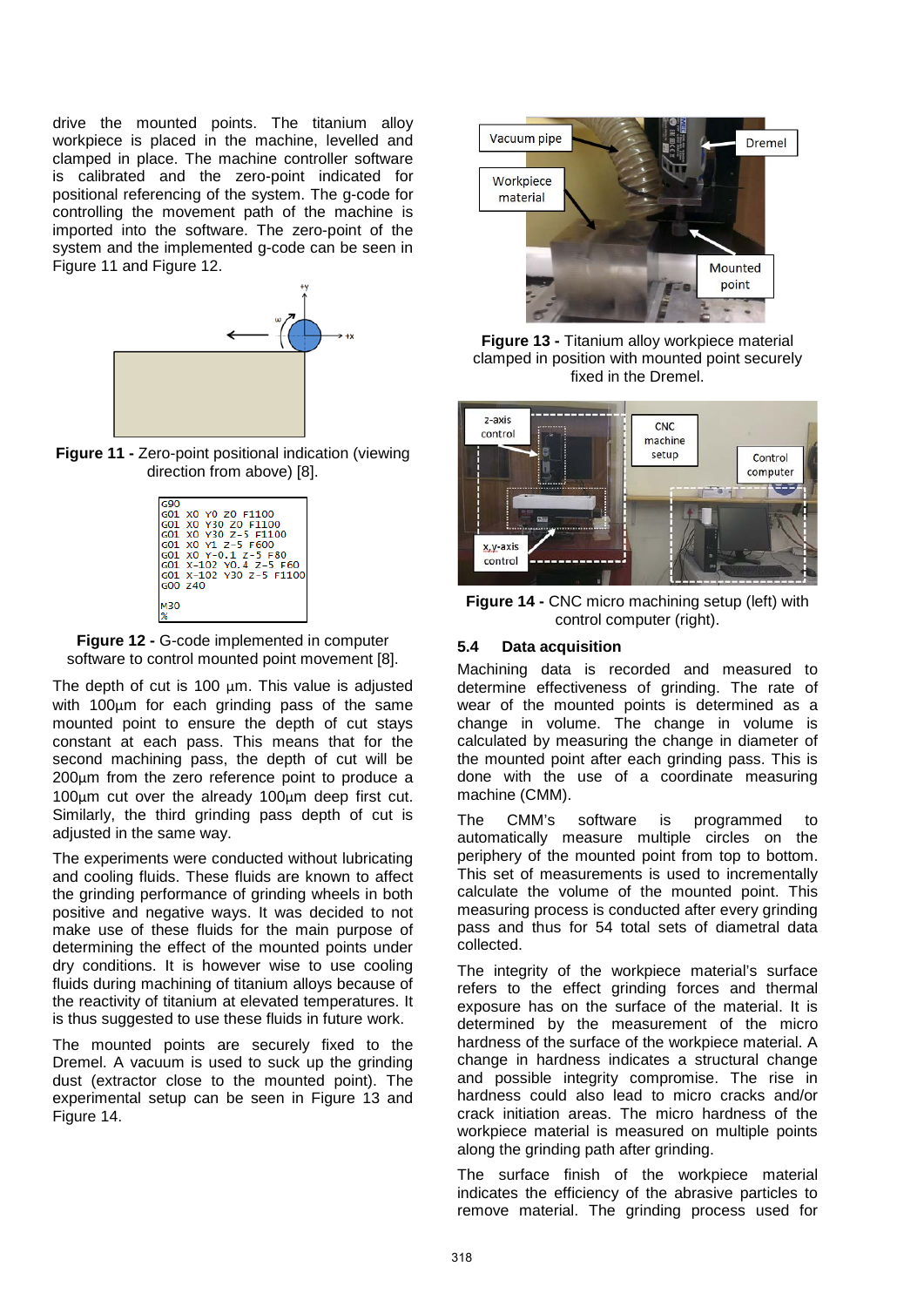testing the mounted points is a micro grinding process, and thus the surface finish should be smooth after material removal. The method for testing the surface finish is by measuring the surface roughness of the workpiece material with a surface roughness tester at the end of grinding.

The measured data is processed, compiled and is discussed in the following section.

## **6 EXPERIMENTAL RESULTS & DISCUSSION**

During the execution of the experiments, three mounted points failed and was completely destroyed. These three mounted points all contain 12wt% resin and was manufactured with/during the same process. Mounted point #4 and #7 had the same spindle speed, but different feed rates, while #7 and #8 had the same feed rates, but different spindle speed. Mounted point #4 and #8 has no parameters in common, except resin content and depth of cut. The reason for failure can thus not be attributed to the set of parameters.

The wear of all mounted points are shown in [Figure](#page-6-0)  [15](#page-6-0) as the cumulative amount of volume lost. The data for the three failed mounted points are not included as it is considered as outlier data point. The wear is determined by calculating the amount of volume of grinding composite material worn after a grinding pass with the change in diameter measurements. [Figure 15](#page-6-0) shows all mounted point wear data of less than 300 cm<sup>3</sup>, with the 12wt% as solid lines and the 16wt% as dashed lines. From the graph it can be seen that the amount of resin does not have a definite influence on the wear of mounted points. The rate of wear is thus more dependent on the spindle speed or feedrate.



<span id="page-6-0"></span>**Figure 15 -** Measured wear of mounted points after three grinding passes.

The surface roughness (*Ra*) of the workpiece material is expected to be of higher quality after grinding. The surface roughness was measured on multiple points before grinding took place, as well as on areas where grinding would not take place, and the average *Ra* value calculated. After all grinding passes were completed, the surface roughness was measured of every area where grinding took place and again an average  $R_a$  value calculated from multiple measurements. The average  $R_a$ measurements. The average  $R_a$ measurements of the pre- and post-grinded

surfaces can be seen in [Figure 16.](#page-6-1) The measured data shows that about 66% of the mounted points produced a higher quality surface roughness by having a *Ra* value less than the non-grinded surface, which is an improvement.

The micro hardness measurements were done similarly to the surface roughness. Multiple measurements were taken on the pre- and postgrinded surfaces. This data is shown in [Figure 17.](#page-6-2) Except for three mounted points, all grinding produced a harder surface than the non-grinded material surface. This is expected as grinding induces stresses on the material being grinded due to frictional heat, changing the micro structure of the surface of the grinded material.



<span id="page-6-1"></span>**Figure 16 -** Average surface roughness prior to and after grinding.



<span id="page-6-2"></span>**Figure 17 -** Surface micro hardness prior to and after grinding.

For both [Figure 16](#page-6-1) and [Figure 17](#page-6-2) the average pregrinding data is shown as the solid blue line. The average measured post-grinding data is shown as dots, green diamonds representing the 12wt% samples while the red squares represents the 16wt% samples.

# **7 CONCLUSION**

The custom manufactured mounted point grinding wheels performed similar to conventional grinding wheels. It also removed material during the micro grinding process, produced on average higher quality surface finishes and caused work hardening of the workpiece material surface. The design and manufacturing process was thus successful and can be applied for future production of mounted points, but improvements can always be implemented.